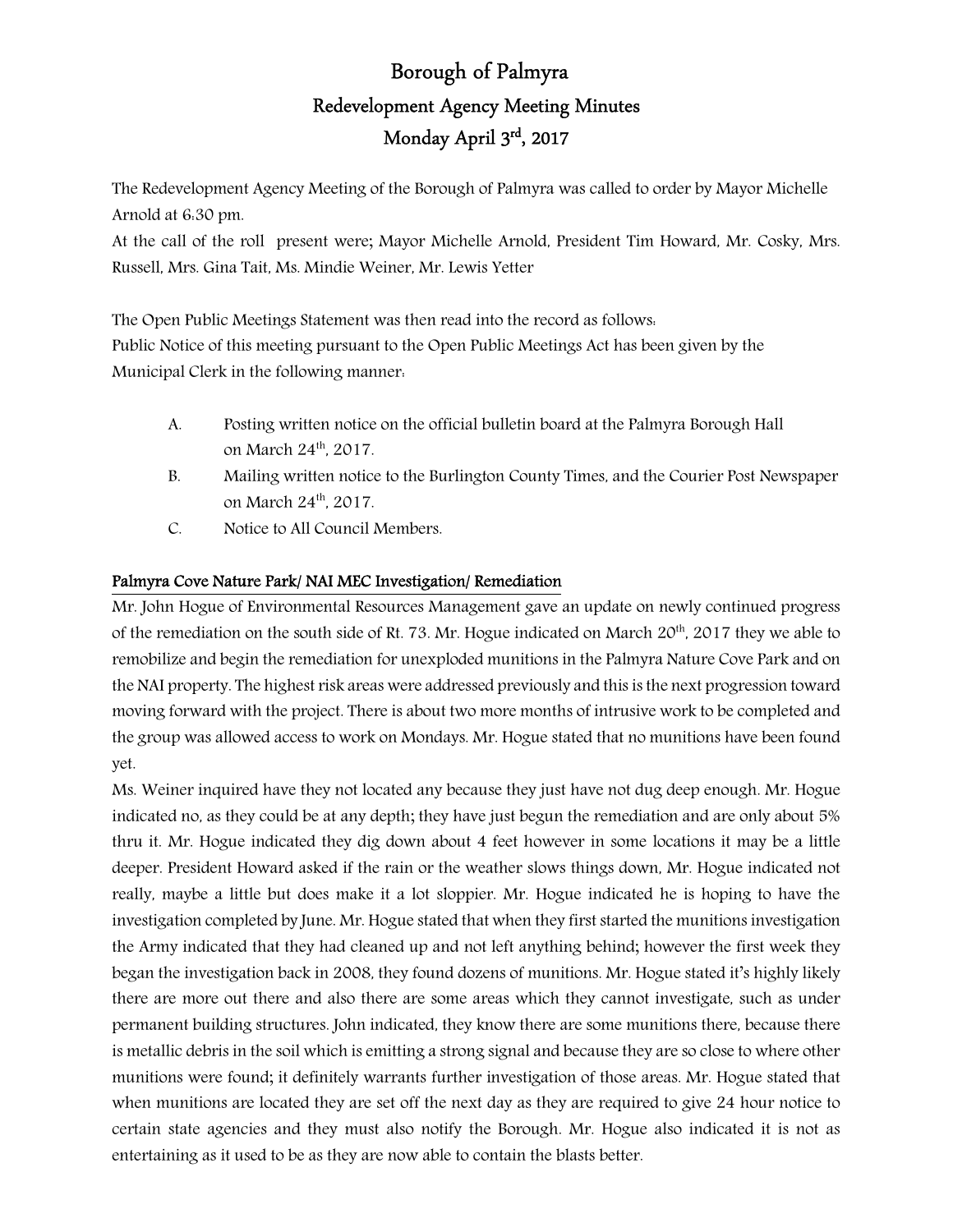### NJSCI Final Report

Mr. Hogue reported the New Jersey State Crime Commission Investigation report has to do with a lot of sites in New Jersey, however a good portion of it had to do with the grounds on the south side of Rt. 73 and the Fillit property in particular where the dumping occurred. The report did provide some detail information which may be helpful in the Borough's efforts, which we were working thru, however the bulk of those files are temporarily off limits. The report is publicly available. Mr. Rosenberg then further explained, that since the Borough is in litigation with Fillit, we have certain discovery obligations. The Borough is obligated to make available to Fillit information we would potentially utilize at trial. Mr. Rosenberg, Mr. Gural, Mr. Hogue and representatives from Fillit met to go over how best to disseminate the information we received from the NJSCCI. Some of the documents received were of a personal nature and were clearly marked "CONFIDENTIAL DO NOT DISSEMINATE", Mr. Rosenberg and the others agreed that perhaps the information should not be disseminated until we had approval from counsel of the NJSCI, Mr. Andrew Cliver. When notified of the sensitivity nature of the documents received, counsel for the NJSCI, Mr. Cliver indicated that that information should not be disseminated and he would come back and pick it up. Mr. Cliver pick it up on Friday March  $31<sup>st</sup>$ , 2017, and Mr. Hogue was instructed by Mr. Rosenberg to destroy any documents he had. Mr. Rosenberg indicated we are still moving forward with our litigation. Mr. Hogue inquired if we would potentially get that information back once it has been screened. Mr. Gural indicated that was doubtful.

# 620 Highland Avenue (old PNC Bank Bldg.) Redevelopment Area (Active Realty Assoc. Willow Grove, PA)

Mr. Gural informed the governing body that Active Realty Associates contacted him and wanted to know if the Borough would be interested in purchasing the property at 620 Highland Avenue. Mayor Arnold indicated she also had been contacted and stated to the agent that she would like to schedule a walk thru with the construction official to get an idea of the condition of the building inside and to see if there are any violations which should be noted, before any decision or discussion would take place regarding the purchase of that property. Ms. Weiner asked if the property was already listed as area in need of redevelopment. Mr. Gural indicated yes. Ms. Weiner inquired "exactly what does that mean?" Mr. Gural stated it is an area in need of redevelopment, which means we hired a planner to investigate the property, they balanced the condition of the property against certain criteria which the state uses to define an area in need of redevelopment. This property met most of the criteria so the planner was comfortable in recommending to the Land Use Board, that they declare the area, an area in need of redevelopment. This gives the municipality the ability to condemn and by way of eminent domain acquire that property, if that was something the municipality wanted to pursue, although you would still have to pay the fair market price for the property. Mr. Rosenberg further stated it allows the municipality the ability to designate a redeveloper, without having to solicit bids. The redeveloper would then be eligible to seek loans, tax abatements, etc. It allows more opportunities to attract more outsiders to come in to redevelop the area. Ms. Weiner asked is there a reason we would want to be involved. Mr. Rosenberg indicated that is a decision the governing body would need to make, generally the governing body does not purchase property in a redevelopment area. Mrs. Russell inquired if we knew how long the property has been for sale. Mr. Gural indicated he did not know. Ms. Weiner